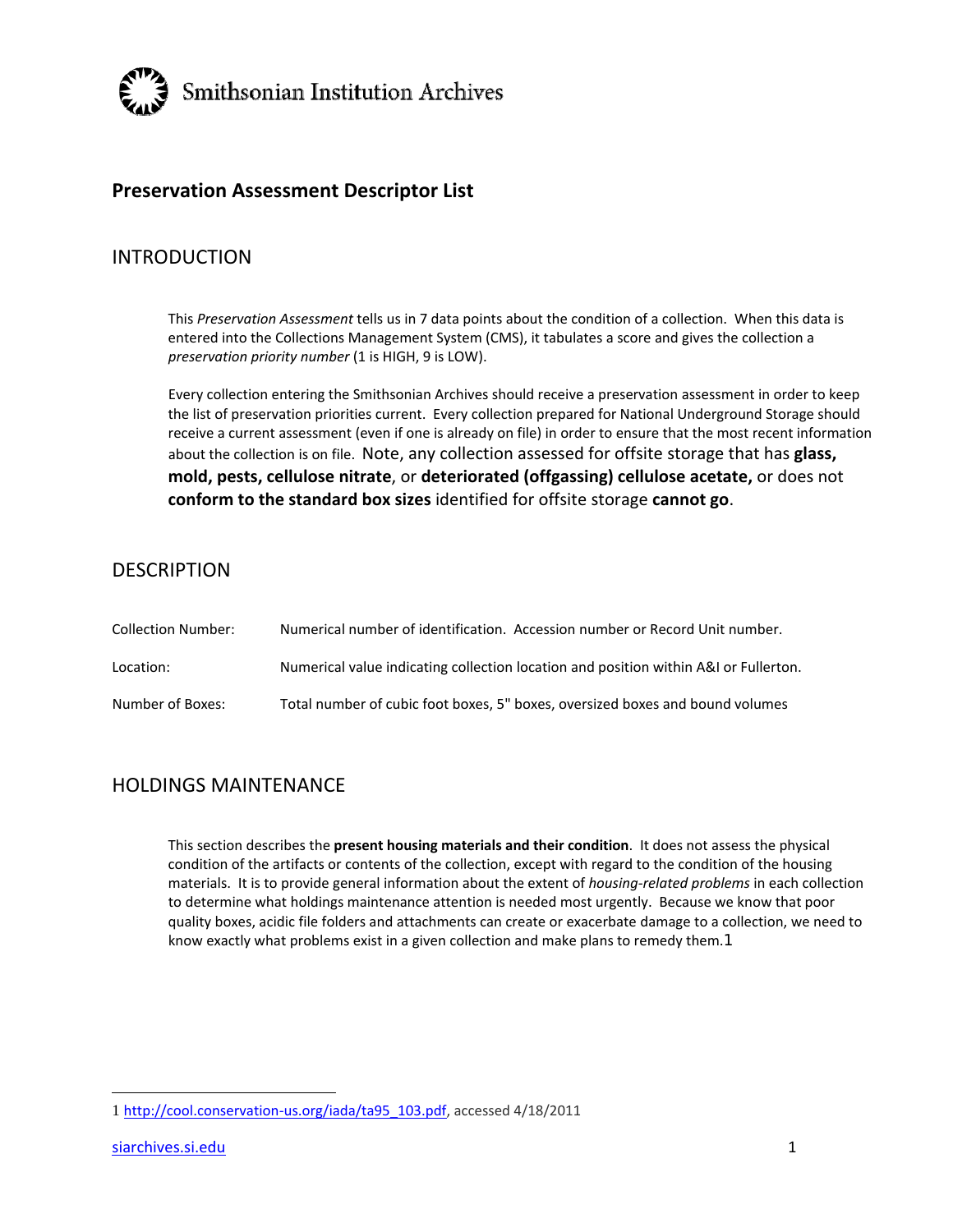

1. Housing Needs: A summary of the present physical protection, both primary and secondary.

*Consider the condition(s) that apply.*

- **In folders** ‐ the collection material is primarily protected with file folders or similar primary enclosures.
- **In boxes** ‐ the collection material is housed in a box for primary (no file folders) or secondary (with file folders) protection.
- **On shelves** ‐ that shelving units are the primary furniture for the collection.
- **In drawers/cabinets** ‐ drawers or cabinets are the primary furniture for the collection.
- **Other** ‐ any primary or secondary physical housing, and/or furniture, that is not adequately described above.

*Circle the appropriate number in response to the question.*

| What percentage of the collection needs housing? |         |           |        |  |
|--------------------------------------------------|---------|-----------|--------|--|
| 2                                                |         |           |        |  |
| Over 75%                                         | 25%-75% | Under 25% | (none) |  |

For example: if the whole collection (100%) is in boxes, in file folders, and on shelves it gets a 0; if some of the collection (25%‐75%) is like this, and it has a few bound volumes just on the shelf it gets a 2; if the whole collection (100%) is in boxes but has no file folders it gets a 3. **No collection can go to NUS if it receives a 3.**



Figure a Bound volumes without enclosures represent a "3" housing needs. They are exposed to dust and other airborne contaminants, which are acidic. They are not protected from handling, and could be damaged in a water **emergency.**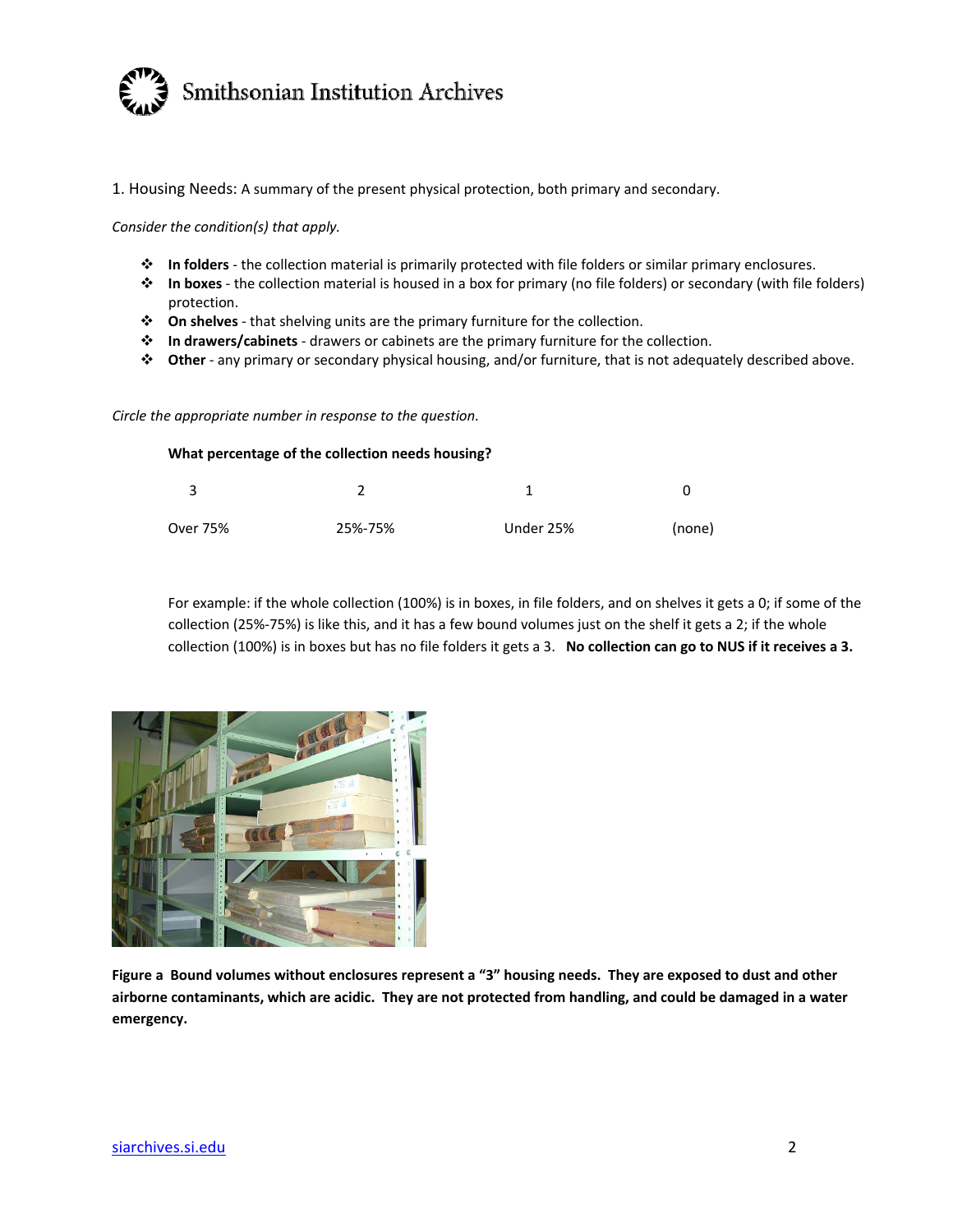

2. Housing Materials: A summary of the present housing materials.

*Consider the condition(s) that apply.*

- **Paige boxes** ‐ inappropriate brown (and highly acidic) cardboard boxes approximately one cubic foot.
- **acid‐free boxes** ‐ appropriate acid‐free cardboard boxes approximately one cubic foot.
- **old document boxes** ‐ inappropriate grey, blue or greenish document boxes with an interior that are not *acid* free2 \* approximately 5" wide.
- **new document boxes** ‐ appropriate blue or tan document boxes with white interiors approximately 5" wide.
- **oversized boxes** ‐ any oversized box regardless of size or material.
- **acidic file folders** ‐ inappropriate file folders known/suspected to be acidic\* such as recycled.
- **original office folders** ‐ inappropriate file folders that were not replaced when collection was transferred. These could be colored, have attached clips, etc.
- **acid‐free file folders** ‐ appropriate folders that are specifically used and known to be acid‐free.
- **folders ‐ unknown** ‐ any type of primary folder enclosure that is not adequately covered above.
- **binders/envelopes** ‐ inappropriate primary enclosures other than folders which may be of poor quality or of unknown plastics.

*Circle the appropriate number in response to the question.*

What percentage has inappropriate housing materials?

| ્ર       |         |           |        |
|----------|---------|-----------|--------|
| Over 75% | 25%-75% | Under 25% | (none) |

For example: if the entire collection (100%) is in acidic Paige boxes and poor quality folders, it gets a 3, if the entire collection (100%) is in new document boxes and acid-free file folders it gets a 0. If the boxes are acidfree but the folders are acidic, split the difference and give the collection a 2.

<sup>2</sup> Use an acidity test pen to determine if the material is acidic or has alkaline buffering materials in it.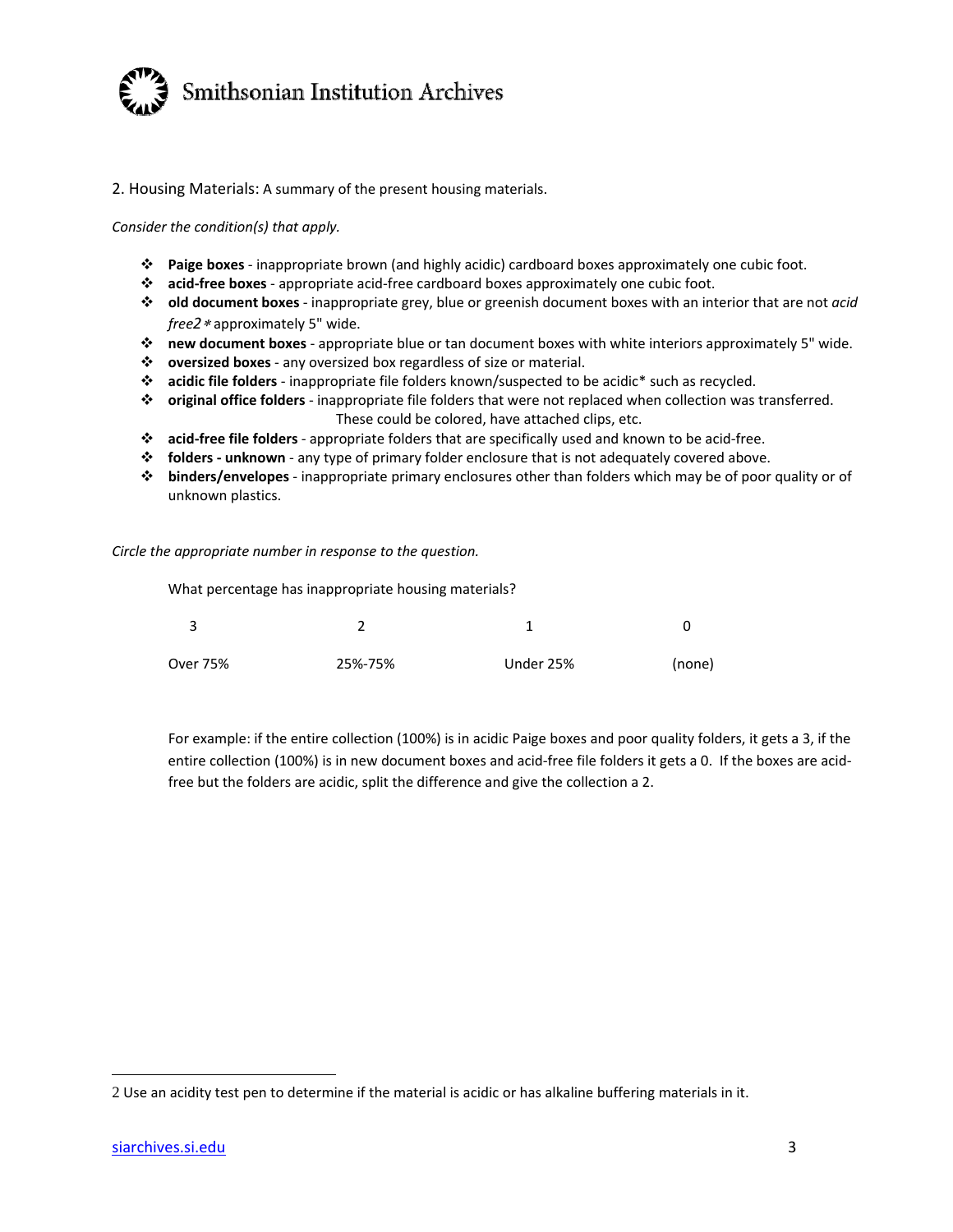



Figure b Acidic envelopes are inappropriate enclosures for collections (left, Record Unit 305 United States National **Museum Accession Records; right, RU 7167 Robert Ridgway Papers) because they impart acidity to original records** and require the user to slide original records in and out of the envelope, potentially damaging the records



**Figure c These videotapes are wrapped in plastic, which has prevented plasticizer from the containers from evaporating, and created a sticky mess**

3. Positioning of Records: A summary of the present records position within enclosures.

*Consider the condition(s) that apply.*

- **fine** ‐ the position of the contents of the box is neat and of the right amount for that box.
- **box too full** ‐ the items within the box are packed too tightly and retrieval is difficult.
- **box too loose** ‐ there are insufficient items within the box without the support of a spacer. The records and/or files are slumping.
- **box messy** ‐ the contents within the box and/or file folders are untidy.
- **files too full** ‐ the file folders within the box are too full and it is difficult to grasp the file.
- **documents misaligned** ‐ the documents are twisted or rotated within the box and/or folder, but would fit **in the box if properly aligned**.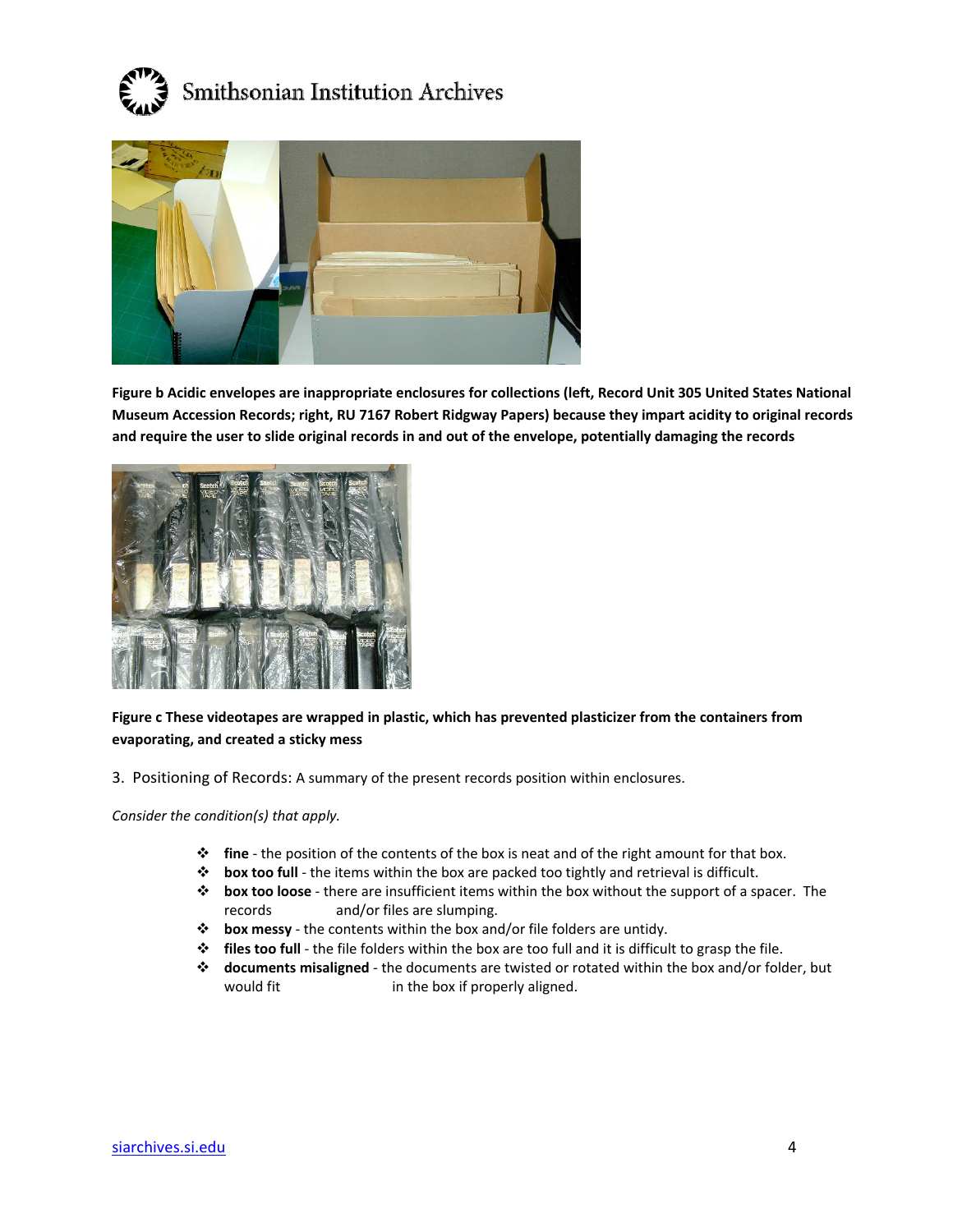

*Circle the appropriate number in response to the question.*

|          | What percentage of the collection is poorly positioned? |           |        |
|----------|---------------------------------------------------------|-----------|--------|
|          |                                                         |           |        |
| Over 75% | 25%-75%                                                 | Under 25% | (none) |

For many records, poor positioning is solved easily by simply placing a spacer in the box. Slumping and loose records are immediately straightened and the score may go from a 3 to a 1. If the records have been permanently deformed because they were not supported, see section "physical damage: physical condition" below.





Figure d Left, these records had no support and required an acid-free spacer to keep them from becoming permanently deformed. Note also that the original box is acidic (see discoloration on the box). Right, these records **(primarily photographs) are loose in the folder and will be damaged.**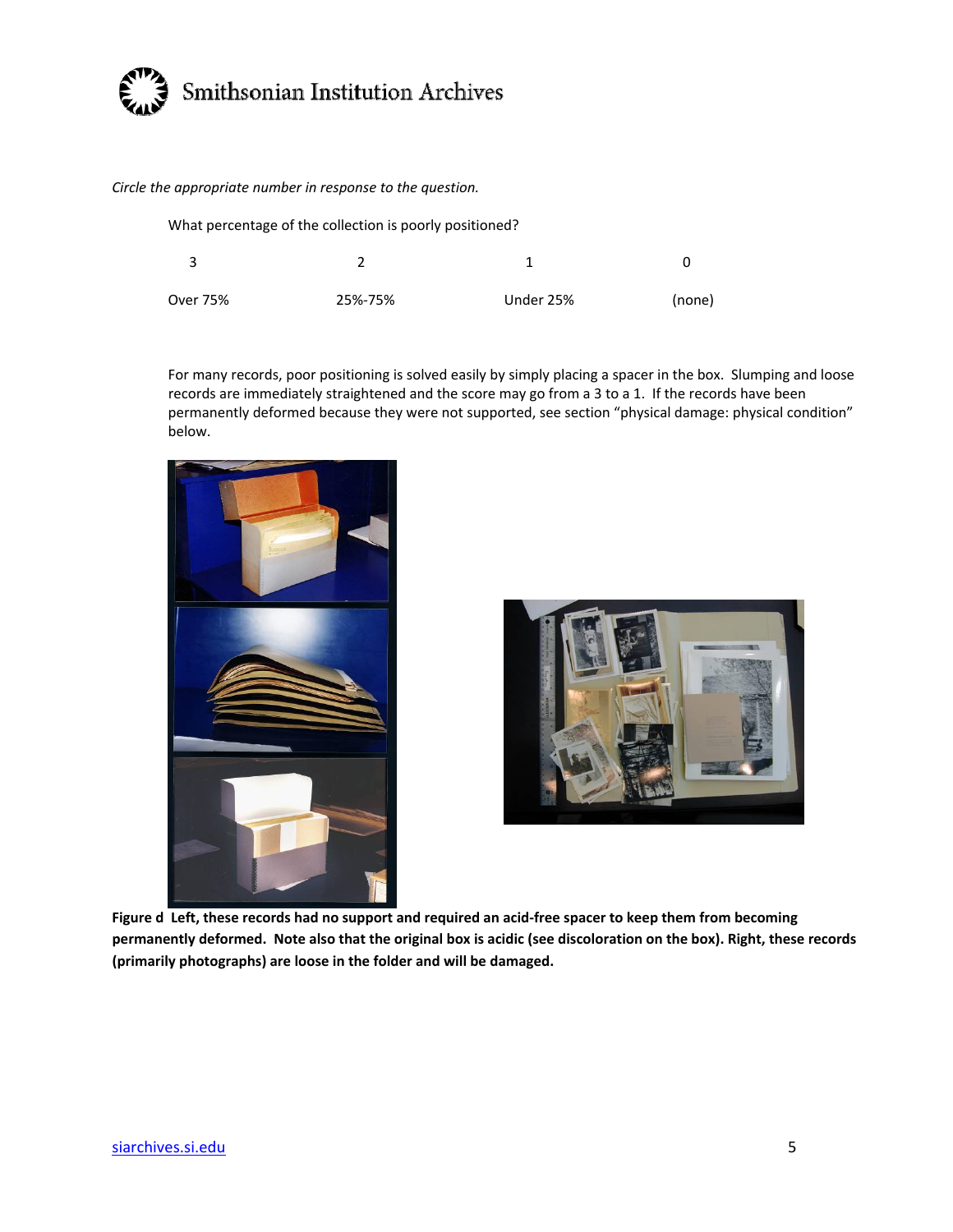

### 4. Difficult Formats/Sizes: A summary of the records format and item size.

#### *Consider the condition(s) that apply.*

- **variety of sizes** ‐ the collection contains a variety of paper sizes; legal, letter and smaller. All of the sizes **interpretenally into the folders and boxes they are housed in.**
- **mostly legal** ‐ the majority of the collection is legal sized 8 1/2" x 14" and either properly placed in a legal orientation, or is not placed in a legal orientation (folded).
- **mostly letter** ‐ the majority of the collection is letter sized 8 1/2" x 11".
- **undersized** ‐ the records are sized smaller than letter sized 8 1/2" x 11", and are not placed in a handling container.
- **oversized: rolled** ‐ oversized materials intentionally rolled prior to being placed in the enclosures, such as rolled panoramic photographs.
- **oversized: folded** ‐ oversized materials were intentionally folded prior to being placed in the enclosures, such as maps and plans.
- **oversized: forced** in box ‐ oversized materials which do not adequately fit, are forced into the enclosure.
- **bound** ‐ bound volumes/pamphlets are housed within the collection. They should be in file folders and stored spine down.

#### *Circle the appropriate number in response to the question.*

What percentage of the collection has format problems?

| Over 75% | 25%-75% | Under 25% | (none) |
|----------|---------|-----------|--------|

If the collection has oversize or undersized items that are not properly housed (crushed, folded, rolled without cores, etc) it receives a corresponding number to the percent that is not properly housed.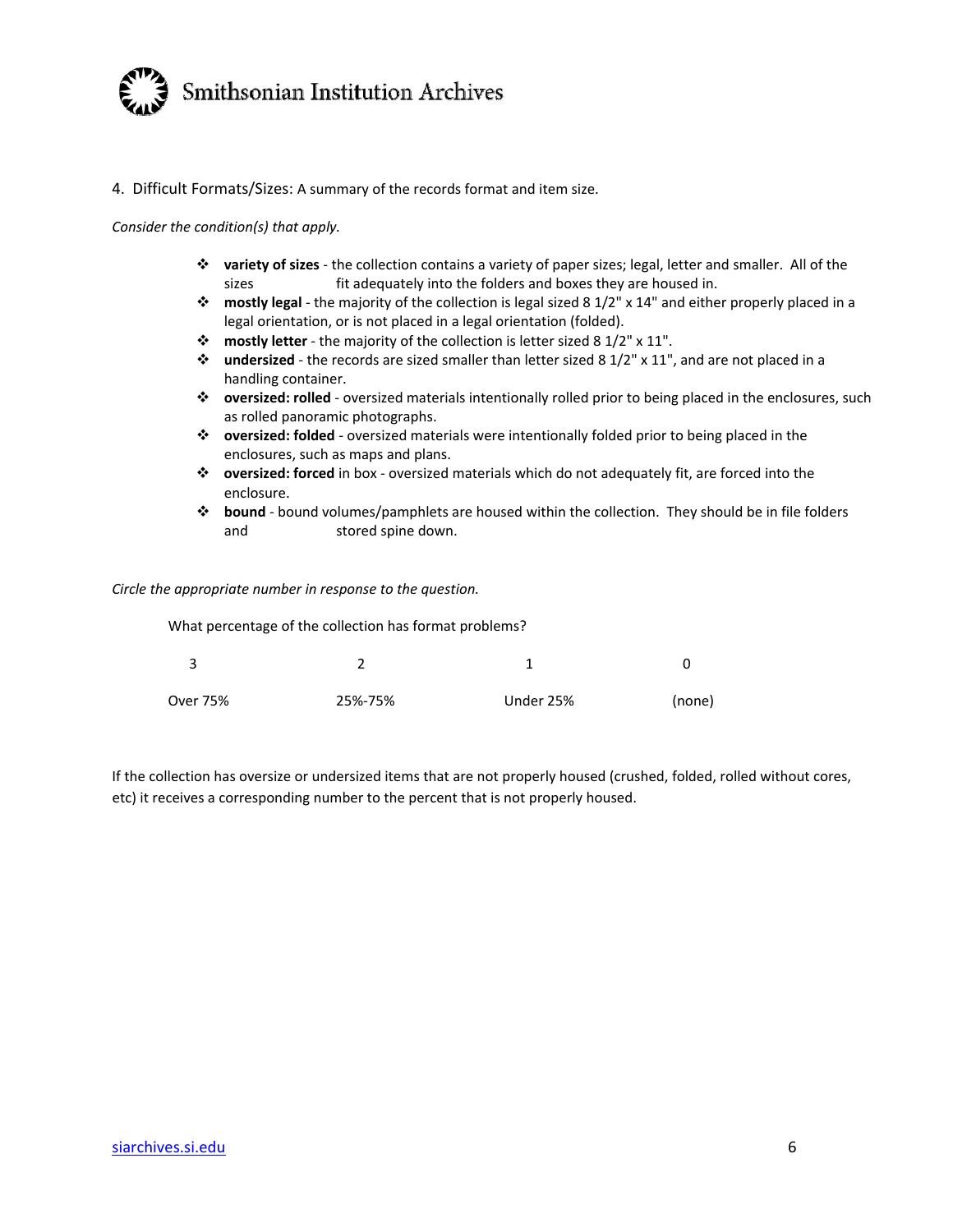



Figure e Metal-tabbed file folders do not allow the box lid to close, allowing dust to gather in the records and adding to the danger of clumsy handling in trying to shelve a non-standard box. Hanging file folders have a similar problem.



**Figure f Rolled artifacts without cores are potentially very damaging to the records**

5. Damaging Attachments: A summary of inappropriate attachments.

*Consider the condition(s) that apply.*

- **staples** ‐ metal staple used to attach more than one item together. Usually at the top left corner.
- **paper clips** ‐ metal or plastic clips used to hold together more than one item. Usually at the top left corner.
- **stick pins** ‐ metal pin used to attach more than one item together. Usually found at the top left corner of older documents.
- **brads** ‐ metal (usually brass) prongs poked through and bent over more than one item to keep them together.
- **clip file folders** ‐ file folders that have metal prong clips attached to them, onto which papers are threaded. These clips are usually along the top or inside edge of the file folders.
- **other** ‐ this describes any method of attachment used to group more than one item that is not adequately described above.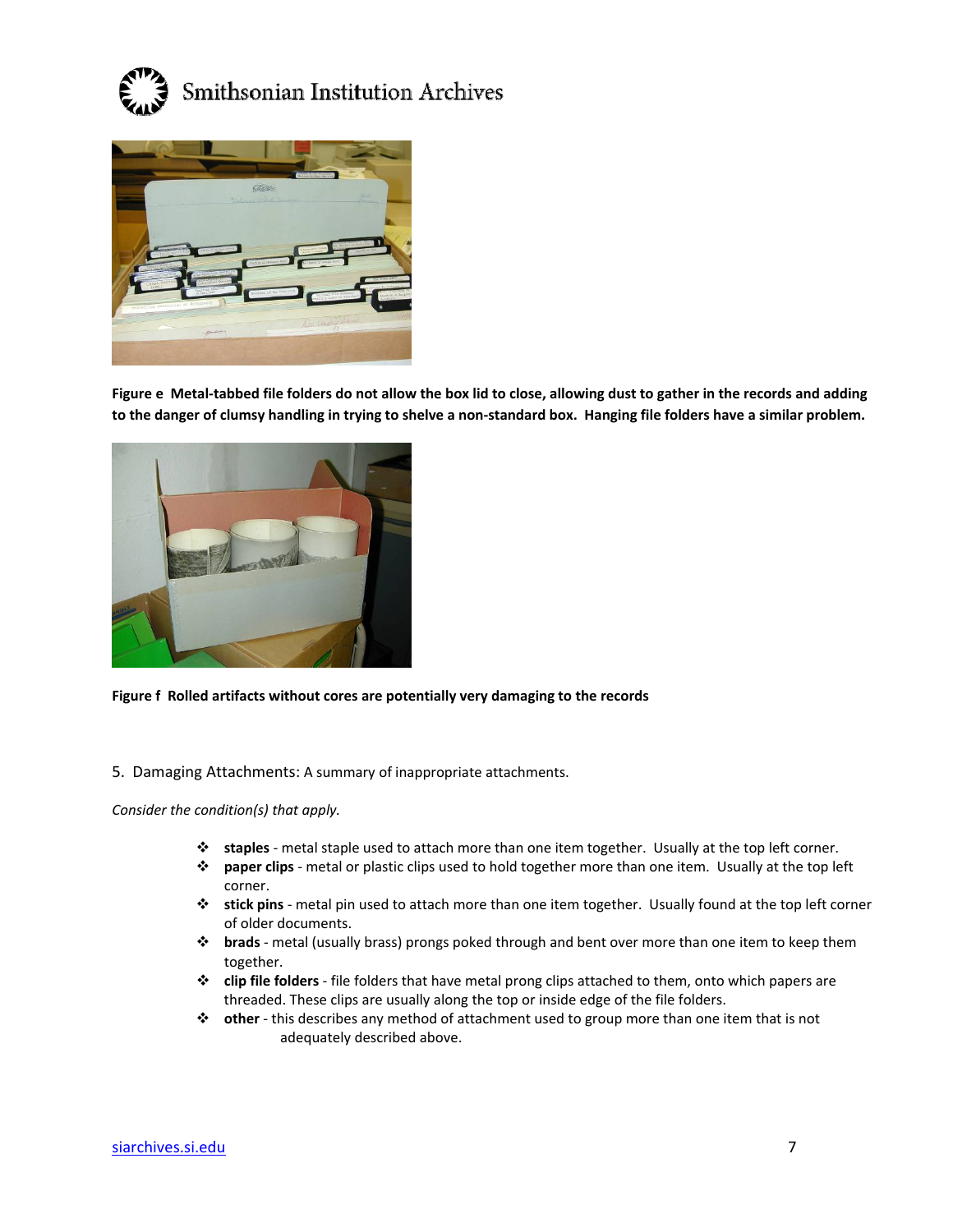

*Circle the appropriate number in response to the question.*

|          | What percentage of the collection has inappropriate attachments? |           |        |
|----------|------------------------------------------------------------------|-----------|--------|
|          |                                                                  |           |        |
| Over 75% | 25%-75%                                                          | Under 25% | (none) |

Some collections have special stainless steel paperclips that should not damage the papers. Most paperclips and other metal fasteners will (or have already) rust. Adhesive tapes and other plastic materials are also considered damaging attachments.



Figure g This document is less than 15 years old, yet it already has a permanent stain where this paperclip rusted. **The paper is weaker here, and the stain is disfiguring.**



Figure h This slide has been damaged by pressure sensitive tape that has deteriorated. The tape is brittle and is **seeping plasticizers.**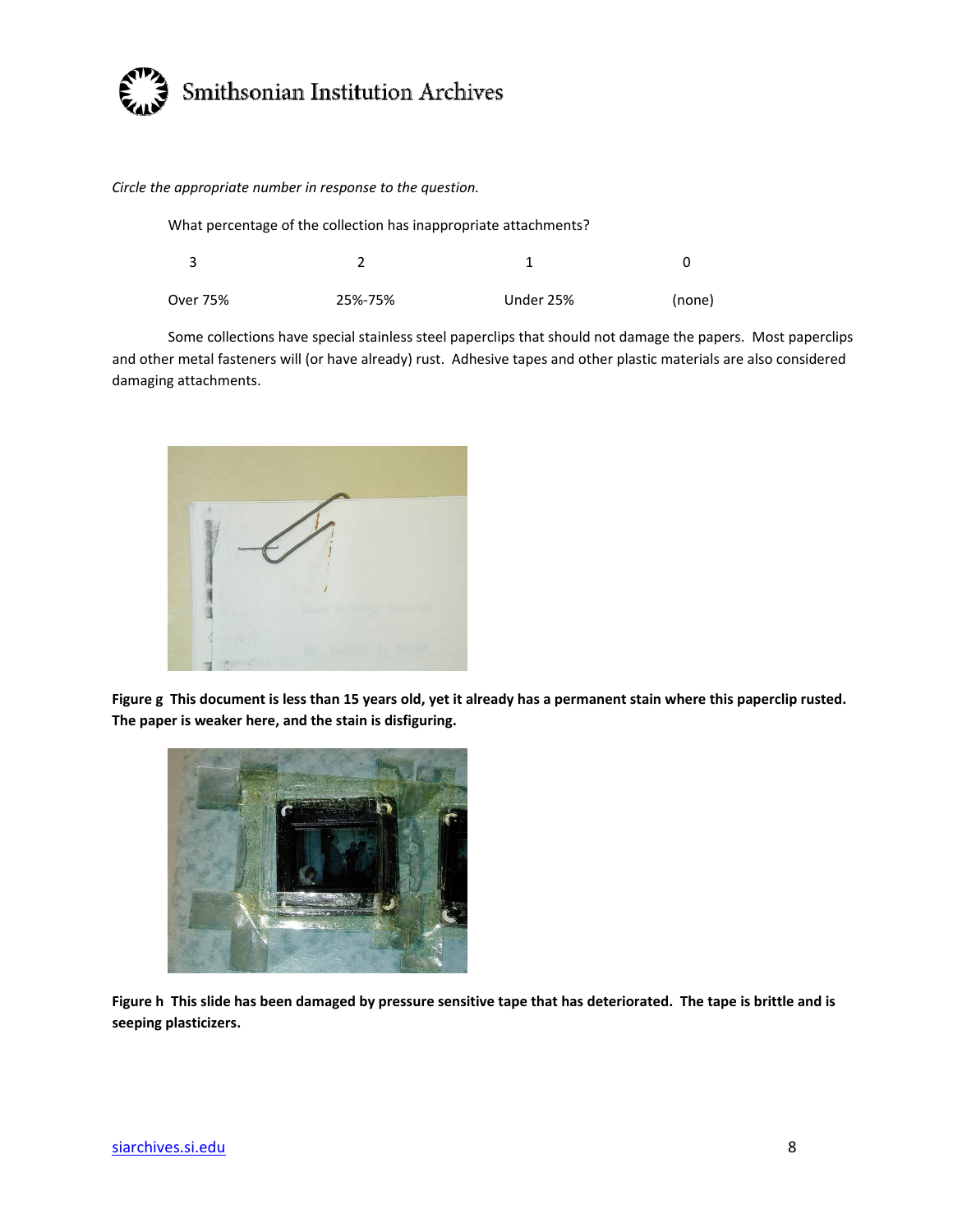

# PHYSICAL CONDITION

1. Physical Damage: A summary of the present physical condition and/or physical damage of the collection.

*Consider as many of the condition(s) that apply according to the following:*

- **dirt/dust** ‐ accretions such as dirt and/or dust accumulated on the surface of the item or the enclosure.
- **tears/losses** ‐ physical damage to the substrate caused mainly by poor storage and handling. Often characterized by tears, particularly along fold lines and weak areas, or complete loss of the substrate.
- **"dogears"** ‐ specific physical damage to the substrate that occurs along the edges and at the corners of the item. It caused mainly by poor storage and handling.
- **adhesive** ‐ previous applied adhesives whether the carrier is present of not such as scotch tape, masking tape etc. Also applies to overall glues used to adhere one item to another such as a small paper item glued to a larger format.
- **brittle** ‐ an overall weakness of the support usually caused by inherent acidity of the material or by close association with acidic materials. Brittleness can result in snapping, cracking or breaking of the paper support with handling.
- **stained/discolored** ‐ local discoloration of the paper substrate such as yellowing along the edges or overall, or a change of color due to contact with other materials.
- **media damage** ‐ damage of the media on or to the substrate such as media transfer or burning through the paper, bleeding or fading. Damage to the media itself through chemical deterioration (e.g. iron gall ink)
- **cockling** ‐ substrate deformation of the item generally caused by poor storage conditions and improper handling. Often characterized by distortions either randomly oriented or aligned in parallel ripples.
- **water damage** ‐ characterized by local color changes with a discrete line (tide‐line) at the point of evaporation, cockling of the paper support, rust spots at staples and clips, etc.
- **fragile** ‐ an overall weakness of the support caused by poor storage and handling which can lead to more damage through handling. This includes items with extensive tears and folds etc. particularly with an inherently fragile paper type (e.g. tissue).
- **other** ‐ unknowns such as sticky shed in magnetic media,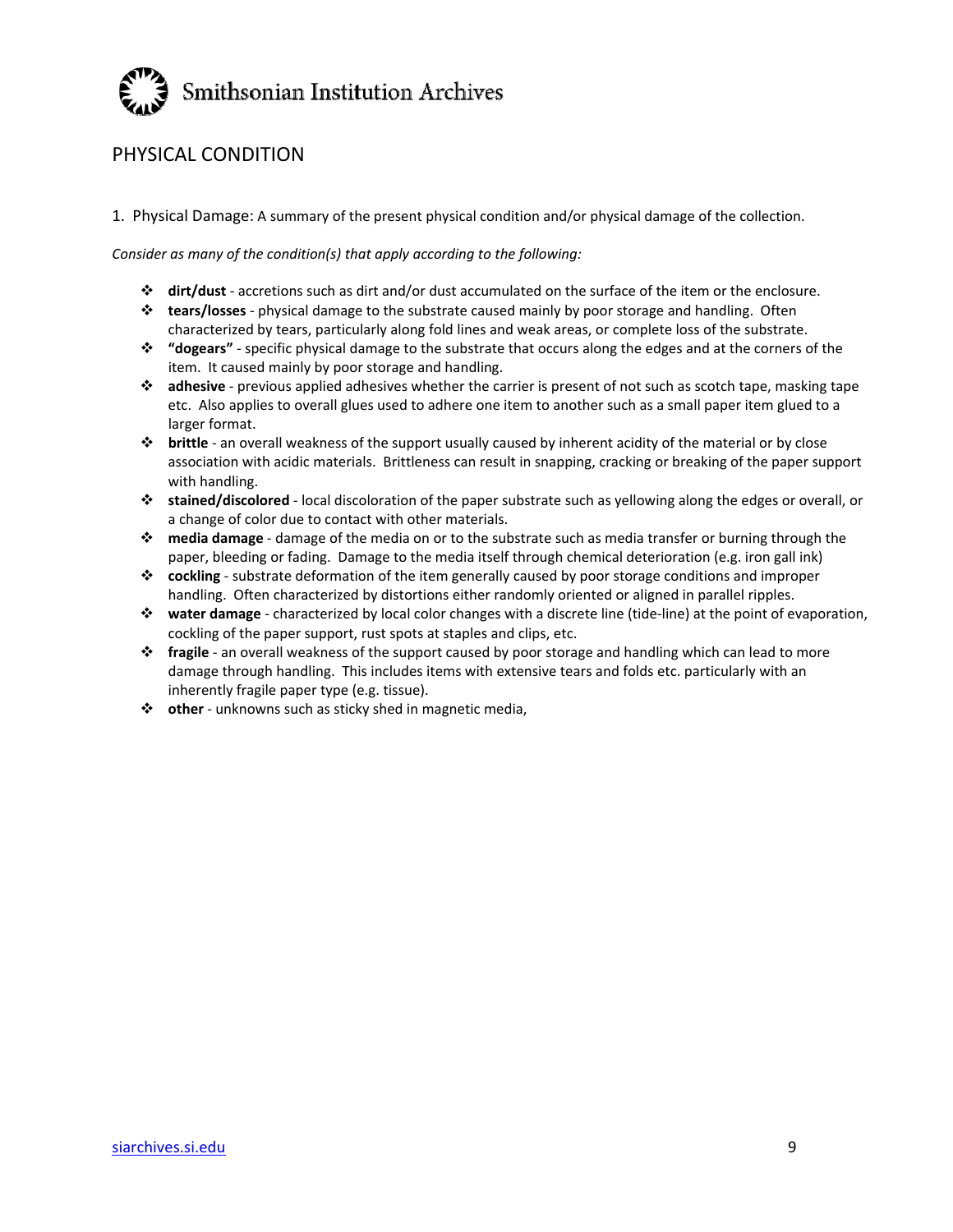

### *Circle the appropriate number in response to the question.*

What percentage of the collection has physical damage?

| Over 75% | 25%-75% | Under 25% | (none) |
|----------|---------|-----------|--------|



Figure i This fragile tissue paper is written on with iron gall ink. The acidic ink has caused the paper to weaken further, so there are breaks in the paper. The ink itself is not legible because of its own deterioration patterns. Only cold storage and conservation treatment can stabilize this damage. If the items had been properly stored **in acid‐free enclosures, some damage would have been preventable.**



**Figure j This collection is has significant mold damage**

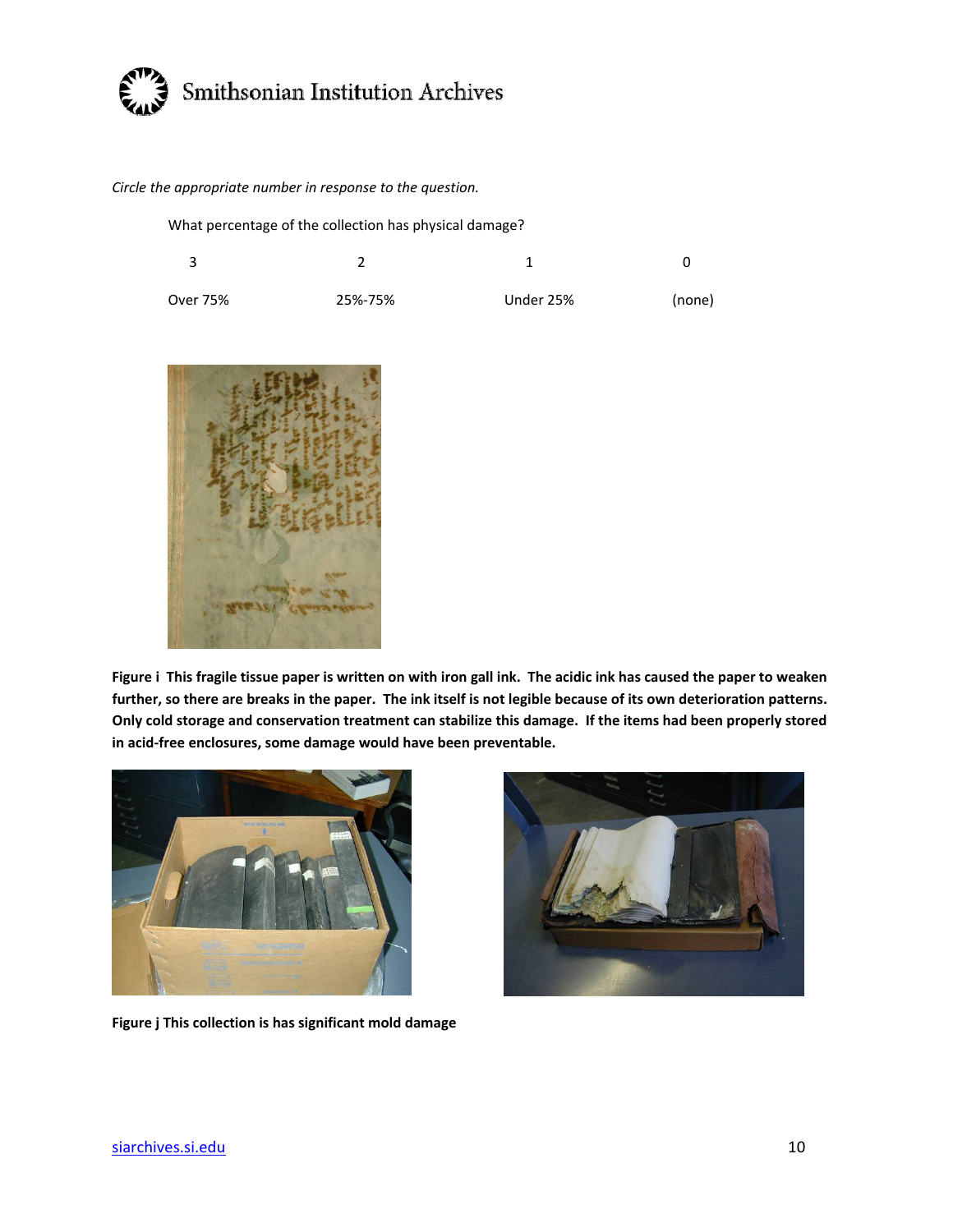

2. Unstable Materials: A summary of the paper and item types within the collection. Unstable materials are generally considered here as inherently or chemically unstable.

*Consider the condition(s) that apply:*

- bond/ledger ‐ this refers to all regular paper types such as writing paper, printed paper and photocopy paper regardless of physical size. It is generally white, moderately sized, opaque, of moderate thickness, with little or no surface coating, and made from a variety of fiber types and manufacture. Most bond and ledger paper is considered good quality
- tissue ‐ this refers to a very thin paper support usually copied unto or written on. It is fairly transparent and tends to be very fragile.
- $\dots$  newsprint this refers to paper that is apparently made from mechanically processed wood pulp. It is often not very heavily sized, has a rough/prickly texture, and is not often white. It is unstable.
- newspaper clippings ‐ this refers specifically to clippings, or pages, from a newspaper included in the collection. Because these materials are often adhered with unstable adhesives in addition to being acidic, these are considered very unstable.
- thermofax/copy ‐ particular types of paper used for reproduction copies that are heavily sized and coated
- $\cdot \cdot$  negatives polyester based black and white negatives are usually stable, whereas cellulose acetate and nitrate in both black and white and color are very unstable.
- photographs, color, are usually very unstable
- photographs, black and white, depend on the type of photograph (albumen, platinum, printed out, etc.)
- audio visual materials (film, video, audio), usually very unstable
- magnetic media (data), usually very unstable
- architectural papers, depend on the type of architectural paper or process (cyanotypes are stable as long as not exposed to light or very alkaline environments)
- bound volumes or pamphlets while not necessarily inherently unstable, these items are considered unstable if they are poorly housed
- iron gall ink

*Circle the appropriate number in response to the question.*

What percentage of the collection is of unstable material?

| ્ર       |         |           |        |
|----------|---------|-----------|--------|
| Over 75% | 25%-75% | Under 25% | (none) |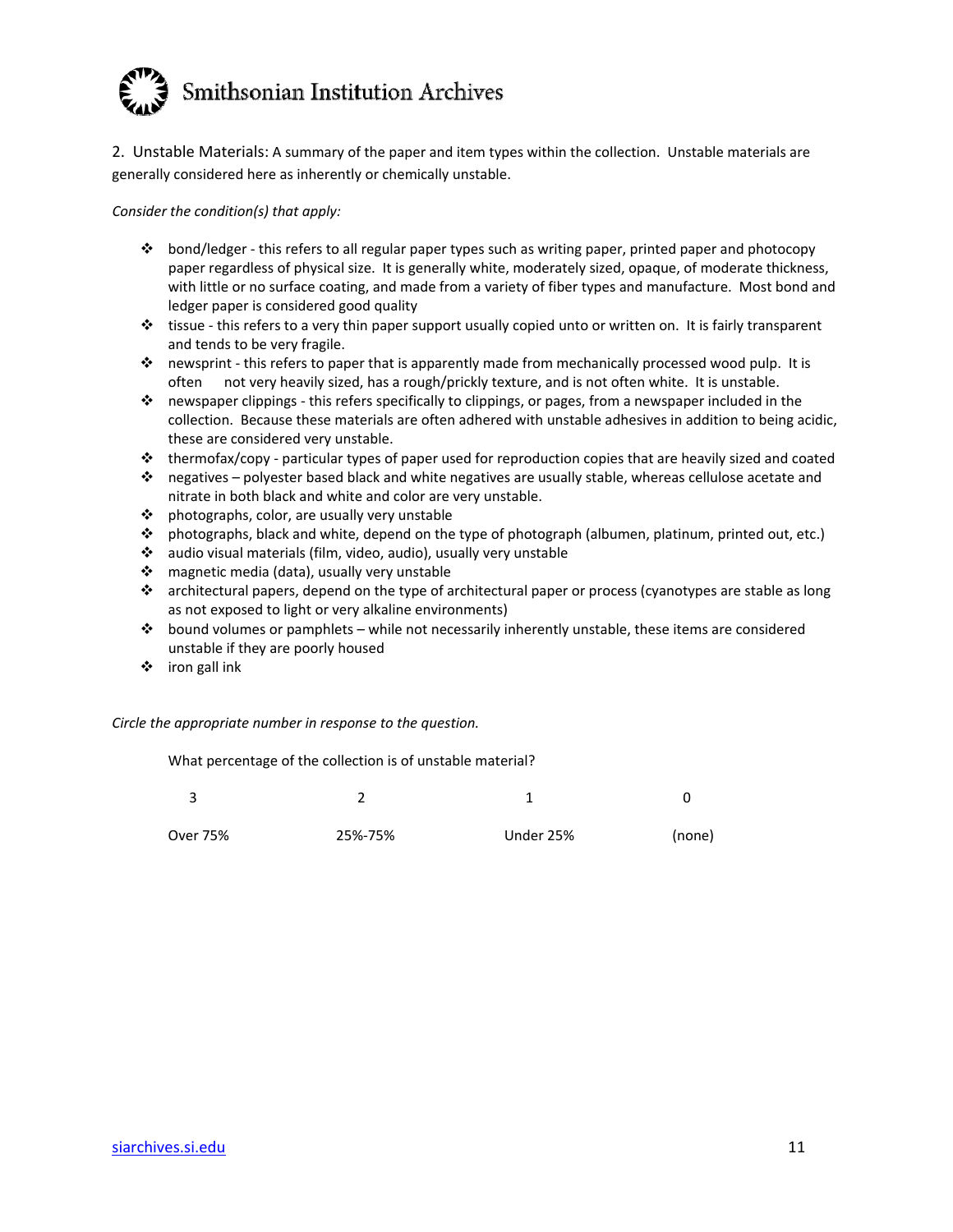



Figure k Newspaper clippings inserted into diaries, ledgers and volumes present a preservation challenge. Note **the acid burn and that the clipping is brittle and has snapped from its original adhesive placement.**

## Additional Actions taken:

Consider what actions have been taken in the course of filling out the preservation assessment sheet:

Preservation Intervention

The preservation "intervention" is where some action has been taken to improve the quality of the housing of the collection or where conservation treatment has occurred. This may be as simple as placing a spacer, or as complicated as reprocessing, rehousing, making custom enclosures, and digitizing a collection. If a preservation intervention has taken place during the assessment, the assessor should fill out this form.

### Preservation Flag

The Preservation Flag alerts the preservation team to immediate or long‐term needs of the collection that cannot be addressed by the person who fills out the flag. Damages to specific items, or basic needs such as reboxing can be listed on the preservation flag.

Enter data into Collections Management System (CMS)

This indicates that the information on the assessment has been entered into CMS.

Name and Date:

This is important information, as surveys will be kept on file indefinitely.